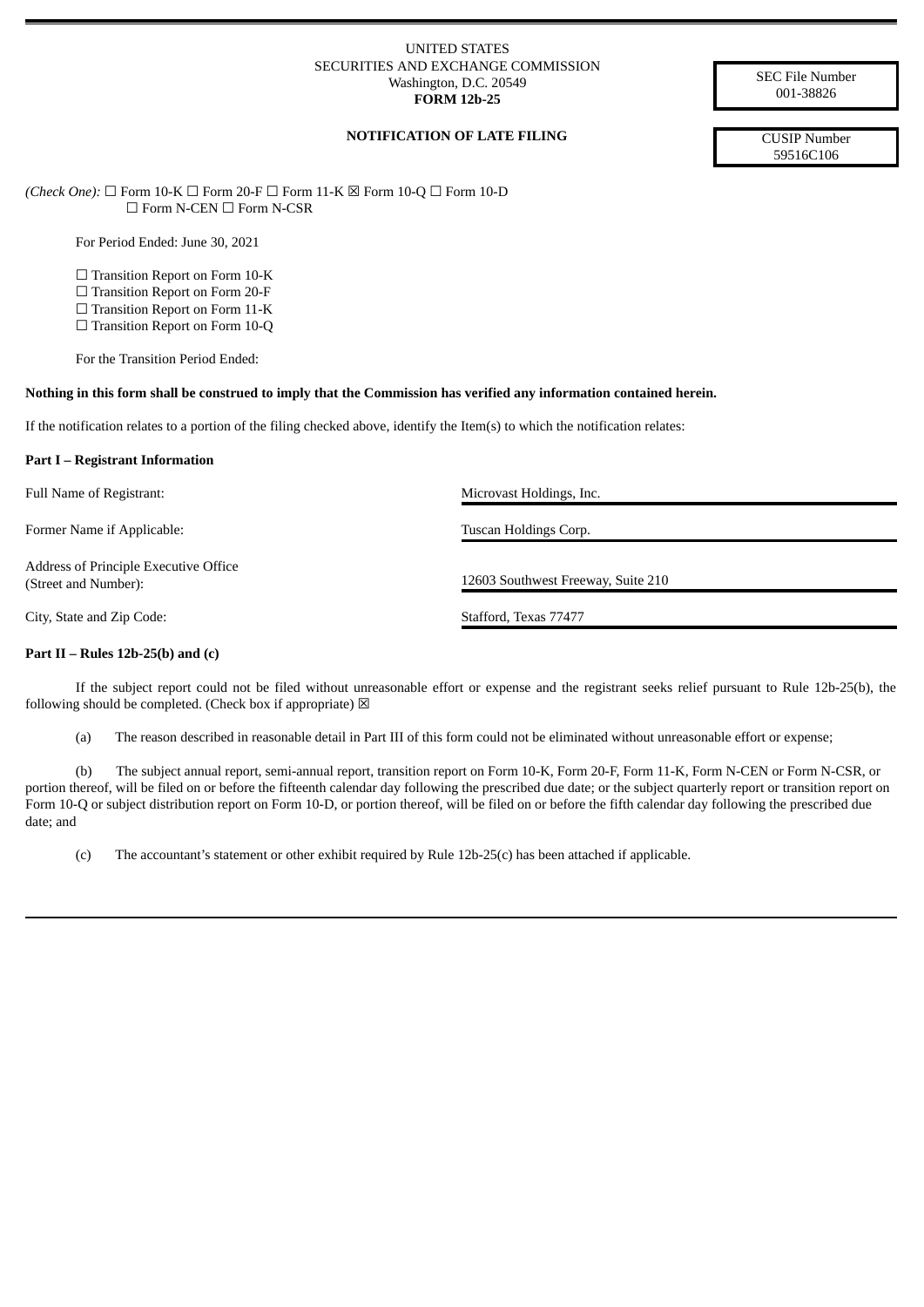## **Part III – Narrative**

State below in reasonable detail why Forms 10-K, 20-F, 11-K, 10-Q, 10-D, N-CEN, N-CSR, or the transition report or portion thereof, could not be filed within the prescribed time period.

Microvast Holdings, Inc.'s (the "Company") quarterly report on Form 10-Q for the quarter ended June 30, 2021 (the "Form 10-Q") cannot be filed by the prescribed due date without unreasonable effort and expenses because the Company requires additional time to complete, and its independent registered public accounting firm requires additional time to review, certain items with respect to the financial statements to be included in the Form 10-Q.

In accordance with Rule 12b-25 of the Securities Exchange Act of 1934, as amended, the Company anticipates that it will file its Form 10-Q as soon as practicable and no later than the fifth calendar day following the prescribed due date.

### **Part IV – Other Information**

(1) Name and telephone number of person to contact in regard to this notification

| Zheng<br>Yanzhuan | (281         | 0.05<br>49 <sup>4</sup><br>~u<br>. <i>.</i><br>,,,,<br>. |
|-------------------|--------------|----------------------------------------------------------|
| 'Name.            | Code<br>Area | Telephone<br>Number)                                     |

(2) Have all other periodic reports required under Section 13 or 15(d) of the Securities Exchange Act of 1934 or Section 30 of the Investment Company Act of 1940 during the preceding 12 months or for such shorter period that the registrant was required to file such report(s) been filed? If answer is no, identify report(s).

☒ Yes ☐ No

(3) Is it anticipated that any significant change in results of operations from the corresponding period for the last fiscal year will be reflected by the earnings statements to be included in the subject report or portion thereof?

☐ Yes ☒ No

If so, attach an explanation of the anticipated change, both narratively and quantitatively, and, if appropriate, state the reasons why a reasonable estimate of the results cannot be made.

2